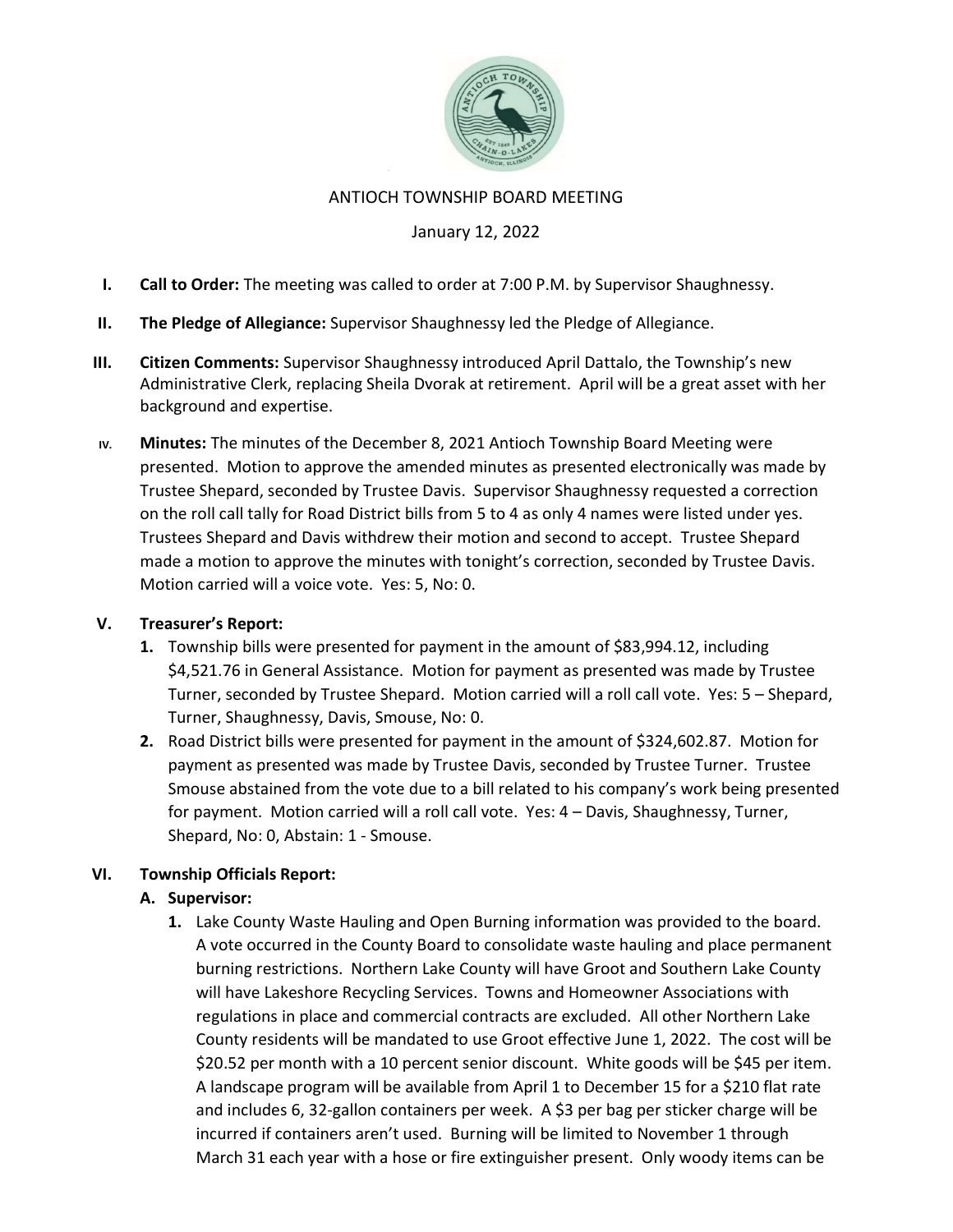burned, leaf and grass can't be burned at any time. Recreational fires must be contained to three feet by three feet by three feet and can't include non-woody landscape or garbage. Supervisor Shaughnessy asked the board to familiarize themselves with the regulations in order to assist constituents with questions.

- 2. An example petition to get a bond referendum question on the November 2022 ballot was provided. The plan is to include the bond referendum as an agenda item for the annual town meeting. Clerk Dyer Dawe shared March 1, 2022 is the last date for 15 or more registered voters to request an agenda item for the annual town meeting, the board must approve the agenda by March 28, 2022, and the annual meeting is on April 12, 2022.
- B. Clerk: Congratulated and thanked the newly retired Assessor, Heather Kufalk-Marotta on her many years of dedicated service to the Township.
- C. Assessor: Supervisor Shaughnessy congratulated Heather Kufalk-Marotta on her 41 years of service and welcomed the new Assessor, Lee Perry. Assessor Perry reported it is the senior freeze annual renewal period and it can be done online or by calling the Assessor's office. The tentative equalization factor is increasing by 7%. Antioch Township has the most diverse neighborhoods in the County. A person from the Assessor's office looks at the multiple listing service daily to look at home characteristics to do better valuations to keep the equalization factor down.
- D. Highway Commissioner: Spoke to Lake County Board Representative, Linda Pedersen, regarding the new open burning ban. Lake County Building and Zoning will be responsible for enforcing the mandate.

### E. Trustee Reports:

# 1. Senior Services, Trustee Davis:

a. 176 seniors attended the Jolly Holiday Luncheon at the VFW on December 27, 2021. It was a great event and \$500 was collected to purchase chocolate and socks for our Troops. 10 attended The Devil Wears Prada at the Antioch Theatre on January 3, 2022 followed by lunch at Oliverii North. 20 attended Leslie Goddard/Queen Elizabeth at the Township on January 11, 2022. January 17, 2022 at 10:00 A.M. is Grumpy Old Men at the Antioch Theatre followed by lunch at Oliverii North. January 27, 2022 is Badda Boom Badda Bingo at the Township building at 9:30 A.M. February 7, 2022 is Knives Out at 10:00 A.M. at the Antioch Theatre followed by lunch at Oliverii North. 2 movies a month will now be played. February 9, 2022 is West Side Story at Marriott Lincolnshire with lunch. The bus departs the Township at 10:00 A.M. and the cost is \$65.00 per person.

# 2. Finance, Trustee Turner:

a. Supervisor Shaughnessy reported that letters have been sent to all elected officials about the Community Center Project. Responses were received from Congresswoman Underwood and Senator Wilcox. Community project funding for 2022 is complete, but the Township can prepare for 2023 funding. The USDA Community Facilities Direct Loan and Grant Program might be a possibility. Trustee Turner reviewed Governor Pritzker's Restore, Reinvest, and Renew Program Funding for 45 million dollars and doesn't believe the Township's project fits into the program, but will be digging deeper. Supervisor Shaughnessy shared the Township will be looking for notice of funding opportunities all over. A letter was received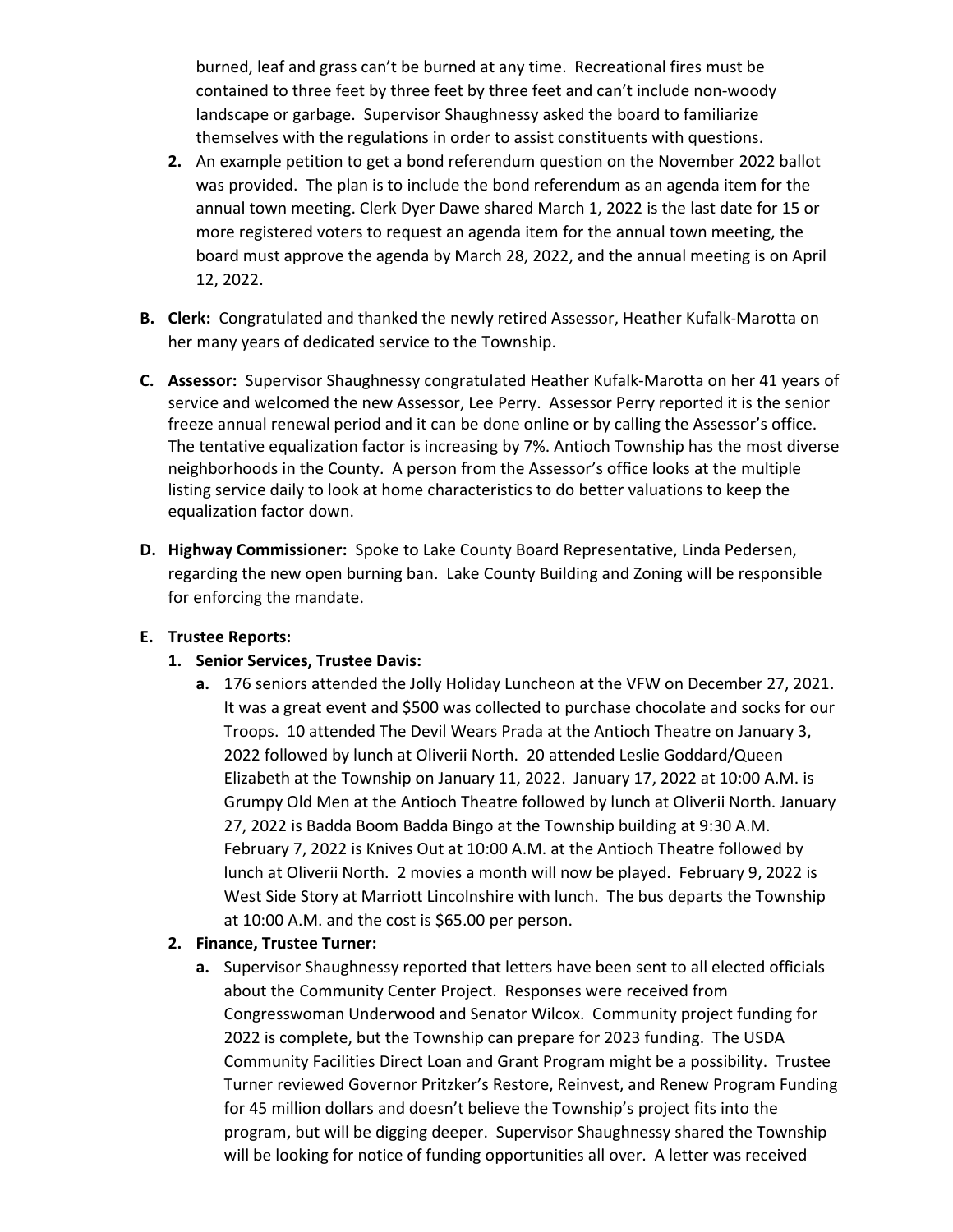from Craig Wilcox on Rebuild Illinois and Supervisor Shaughnessy responded that the Township was interested. Speer Financial will handle the bond sale if the referendum passes. Chapman and Cutler are bond attorneys that will put the referendum item together. The countersigned intergovernmental agreement has been received from the Village.

### 3. Parks, Trustee Shepard:

- a. Jon Tack, VA Design and Engineering, and Pamela Self Landscape Architecture provided proposals for Thelen Park, and Hey and Associates provided a proposal for wetland delineation services. Next month more information will be available with a true comparison. Trustee Shepard is working with Pamela Self on clarity. Supervisor Shaughnessy shared multiple companies might be needed for different purposes.
- b. At Osmond Park the entrance sign was updated, the ice rink looks good, the sled hill is being used. The lights are being shut off at 9 P.M. nightly and the portalets have been moved near the ice rink. A no ice skating on the pond sign was posted. Attorney Jim Hartman advised an ordinance would need to be adopted to enforce that. A sign admits danger, which requires risk mitigation.
- c. Thelen Park will be broken into 2 phases: the front 5 acres and the other 21.5 acres. Supervisor Shaughnessy has a meeting with Representative Weber about OSLAD Grants. The Township is high on the list.

# 4. Public Safety and Transportation, Trustee Smouse:

- a. No additional information has been received on Ride Lake County.
- b. People received a lot of calls from Hyper-Reach during the last storm. Weather notifications are triggered from the National Weather Service and Hyper-Reach doesn't have control over them. Individuals need to change their personal account settings to choose which type, if any, of weather alerts they want to receive.

# VII. New Business:

A. Supervisor Shaughnessy addressed Resolution 0112-22 Whistleblower Protection Policy that each employee needs to sign annually. Motion to waive the reading of the resolution was made by Trustee Turner, seconded by Trustee Shepard. Supervisor Shaughnessy read the Employee Acknowledgement form: I confirm that I have received, read and understand the "Whistleblower Protection Policy for employees of Antioch Township". I understand that as an employee, it is my responsibility to abide by this policy. If I have any questions about the policy, I understand it is my responsibility to seek clarification from the proper supervisory department, Auditing Official, or the State's Attorney of Lake County. Motion to pass Resolution 0112-22 adopting a Whistleblower Protection Policy for Antioch Township was made by Trustee Turner, seconded by Trustee Shepard. Motion carried will a roll call vote. Yes: 5 – Turner, Shaughnessy, Shepard, Smouse, Davis, No: 0.

### VIII. Executive Session: None

- IX. Adjournment: There was no further business to come before the board. Trustee Davis made a motion to adjourn, seconded by Trustee Smouse. Motion carried with a voice vote, all in favor and the meeting adjourned at 8:07 P.M. Yes: 5, No: 0.
	- Present: Supervisor Tom Shaughnessy

Trustees – Judy Davis, Kris Shepard, Jeff Smouse, Steve Turner Clerk – Meghan Dyer Dawe